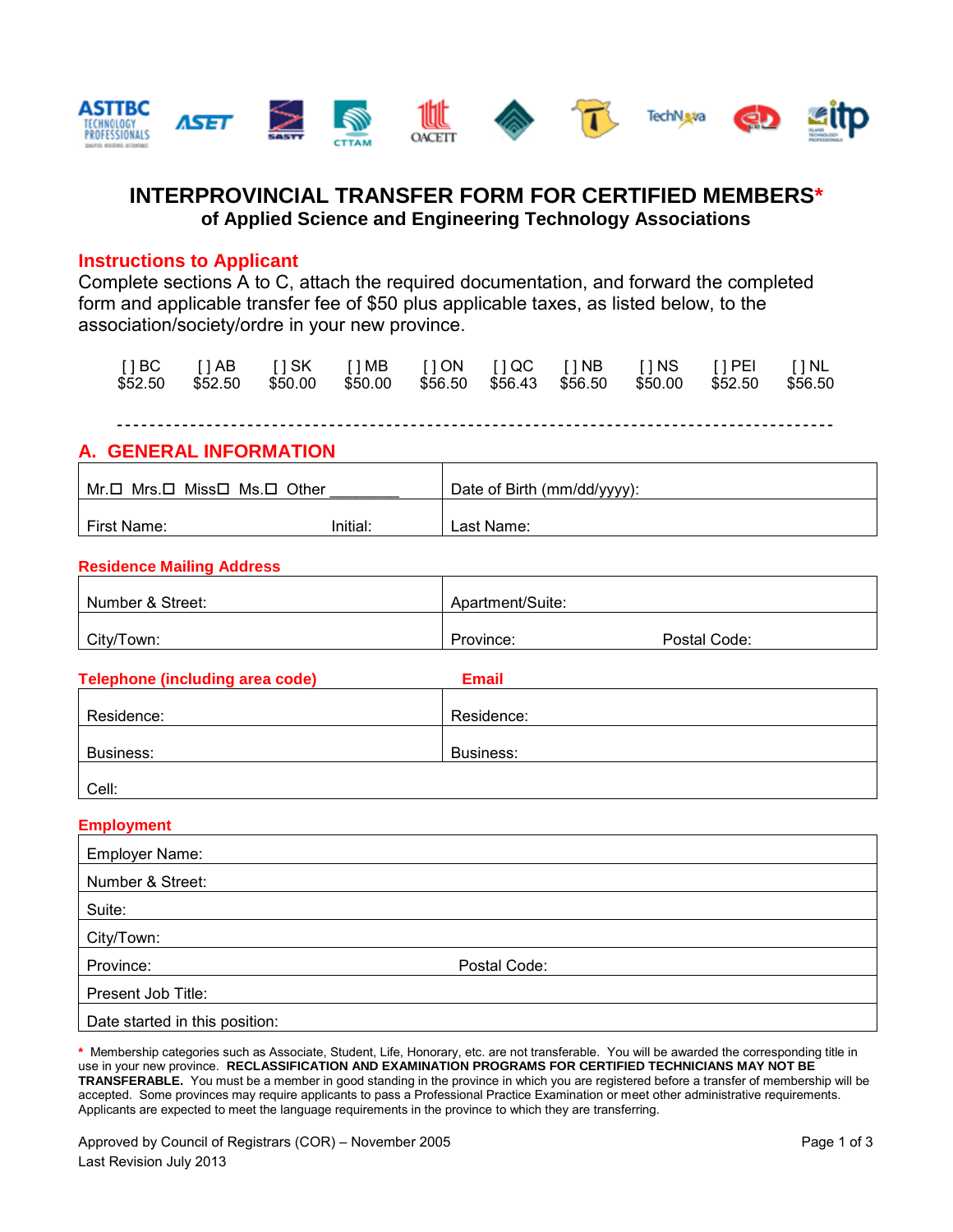#### **B. EDUCATION**

Complete the following summary of your academic achievement in detail.

| Name and Location of Institute, | Years in Attendance |    | Program Name & Level Achieved (Diploma, |
|---------------------------------|---------------------|----|-----------------------------------------|
| <b>College or University</b>    | From                | То | Certificate, Degree, etc.               |
|                                 |                     |    |                                         |
|                                 |                     |    |                                         |
|                                 |                     |    |                                         |

#### **C. APPLICANT DECLARATION**

- 1. I understand that any misrepresentation made by me, may adversely affect my transfer to another province.
- 2. I am currently a certified TECHNICIAN  $\Box$  TECHNOLOGIST  $\Box$  in the Province of Membership #: \_\_\_\_\_\_\_\_\_\_\_\_\_\_\_
- 3. I **have**  $\Box$  have not  $\Box$  written the Professional Practice Examination in the Province of
- 4. I wish to **maintain** □ terminate □ my membership in the Province of **the end-one of** upon completion of my transfer to the association/society/ordre in my new province of residence.

#### *(Some provinces may offer non-resident rates)*

In addition to the above, have you ever been a member of another Applied Science/Engineering Technology Society or Association in a province of Canada? Yes  $\Box$  No  $\Box$ 

If yes, indicate the province: \_\_\_\_\_\_\_\_\_\_\_\_\_\_\_\_ When: \_\_\_\_\_\_\_\_\_\_\_\_\_\_\_\_\_\_\_ Membership Classification: \_\_\_\_\_\_\_\_\_\_\_\_\_\_\_\_\_ Membership #: \_\_\_\_\_\_\_\_\_\_\_\_

I understand that for the transfer to take effect, a copy of my academic records will be transferred from the Association/Society/Ordre in which I am making application for transfer.

From: \_\_\_\_\_\_\_\_\_\_\_\_\_\_\_\_\_\_\_\_\_\_\_\_\_\_\_\_\_\_\_\_\_\_\_\_\_\_\_\_\_\_\_\_\_\_\_\_\_\_\_\_\_\_\_\_\_\_\_\_\_\_\_\_\_\_\_\_\_\_\_\_\_\_\_\_\_

(Originating Association/Society/Ordre)

To: \_\_\_\_\_\_\_\_\_\_\_\_\_\_\_\_\_\_\_\_\_\_\_\_\_\_\_\_\_\_\_\_\_\_\_\_\_\_\_\_\_\_\_\_\_\_\_\_\_\_\_\_\_\_\_\_\_\_\_\_\_\_\_\_\_\_\_\_\_\_\_\_\_\_\_\_\_\_\_\_

(New Association/Society/Ordre)

Note: Foreign language documentation must be accompanied by a certified English translation (French in Québec or either language in New Brunswick)

I certify that the information supplied by me on this form (including the attachments) is true and correct to the best of my knowledge. I further agree to abide by the Code of Ethics, Act and Regulations, or Bylaws of the Association/Society/Ordre to which I am transferring.

Signature: \_\_\_\_\_\_\_\_\_\_\_\_\_\_\_\_\_\_\_\_\_\_\_\_\_ Date: \_\_\_\_\_\_\_\_\_\_\_\_\_\_\_\_\_

Date:  $\frac{1}{\text{mm}/\text{dd}/\text{yyy}}$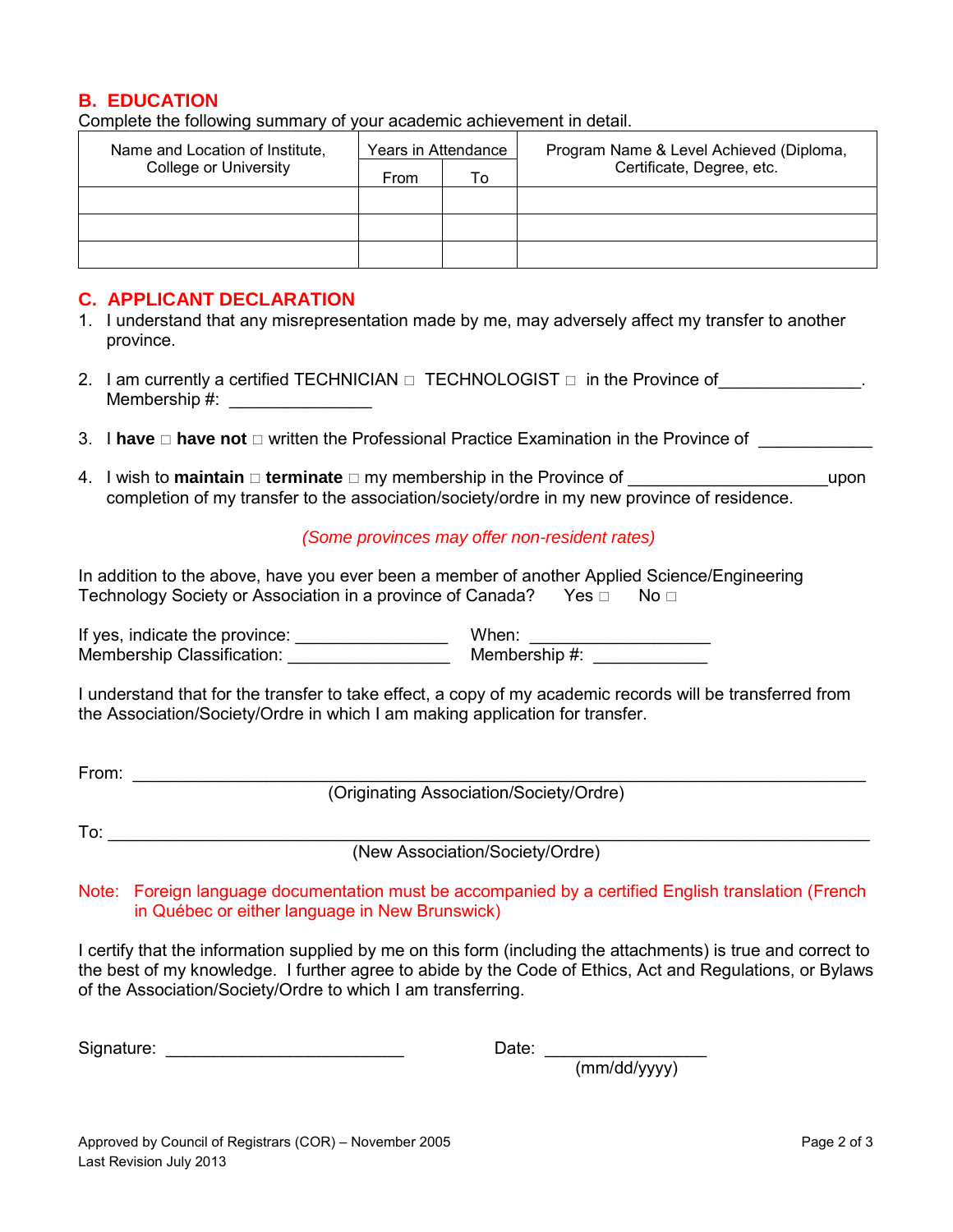## **D. ORIGINATING PROVINCE INFORMATION – FOR STAFF USE ONLY**

This information is to be provided by the province of original registration upon request by the province of new residence.

| 1. Information in Section C confirmed? Yes $\Box$ No $\Box$                                                                                                                                          |  |  |  |  |  |
|------------------------------------------------------------------------------------------------------------------------------------------------------------------------------------------------------|--|--|--|--|--|
| 2. Was the applicant a transferee from another province? Yes $\Box$ No $\Box$                                                                                                                        |  |  |  |  |  |
|                                                                                                                                                                                                      |  |  |  |  |  |
| 4. The applicant has successfully passed the Professional Practice Examination in the Province of                                                                                                    |  |  |  |  |  |
| 5. Documentation (attached):<br>Transcripts<br>$Yes \Box$ No $\Box$<br>Academics or File Evaluation Summary Yes □ No □<br>Reclassification Program Ves □ No □                                        |  |  |  |  |  |
| Current Category of Member Registration (Please circle the member's exact level of membership)<br>TECHNOLOGIST: A.Sc.T. AScT C.E.T. CET T.Sc.A. T.P.<br>P.Tech. P.Tech. (Eng.) P.Tech. (Geo.) R.E.T. |  |  |  |  |  |
| TECHNICIAN: C.E.T. CET C.Tech. CTech<br>The technologist applicant has completed a technology report. Yes $\Box$ No $\Box$                                                                           |  |  |  |  |  |
| Does applicant have current year's dues paid in full? $\Box$ Yes $\Box$ No<br>If yes, dues valid until?__________________ (mm/yyyy)<br><b>Affix Seal Here</b>                                        |  |  |  |  |  |
| (Registrar's Signature)                                                                                                                                                                              |  |  |  |  |  |
| E. NEW PROVINCE INFORMATION - FOR STAFF USE ONLY<br>Upon acceptance, the "transfer-to" province shall complete this section and return a copy to the "transfer-<br>from" province.                   |  |  |  |  |  |
| acknowledges that registration of the above named applicant                                                                                                                                          |  |  |  |  |  |

(Association/Society/Ordre)

was completed on \_

(mm/dd/yyyy)